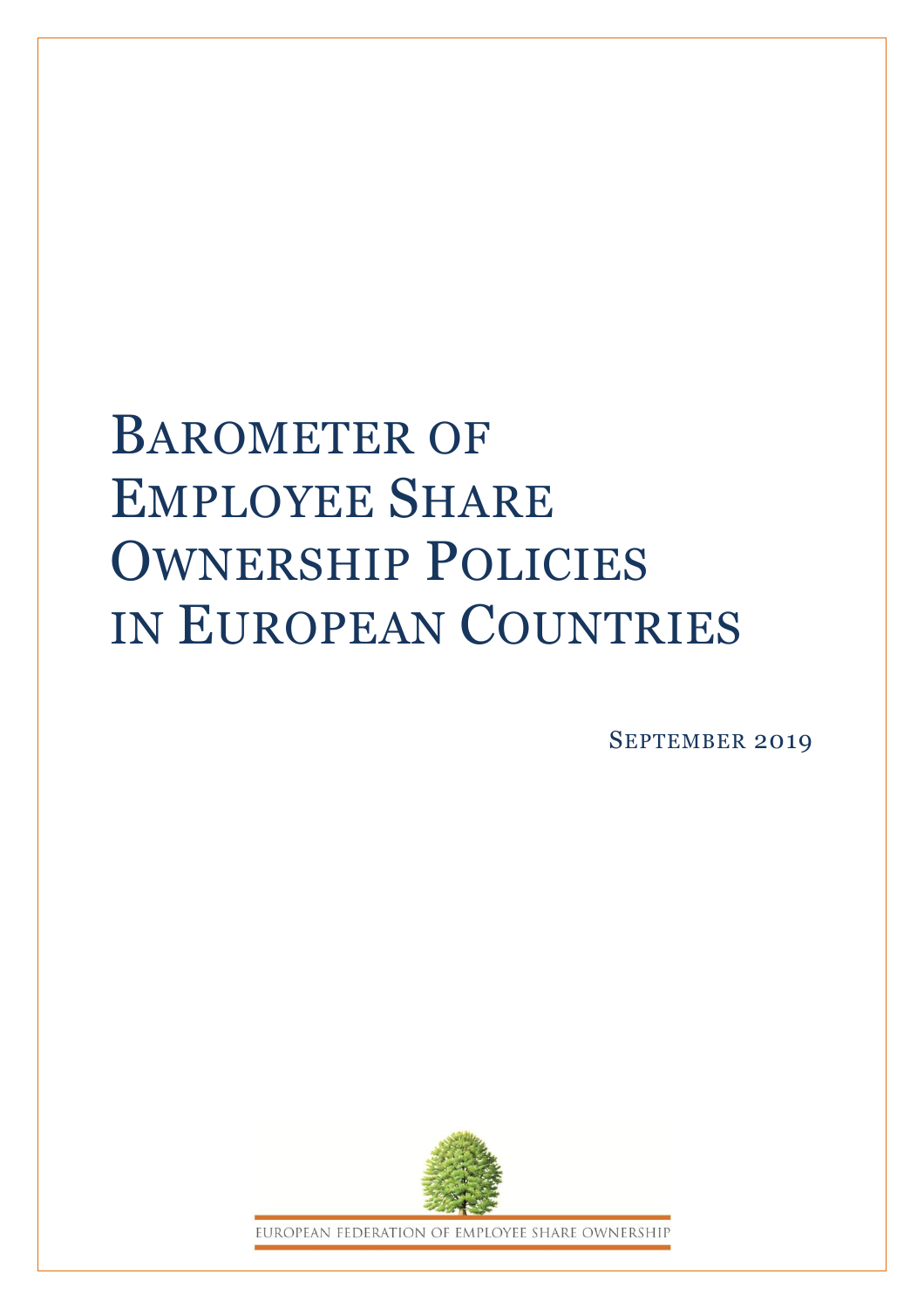## BAROMETER OF EMPLOYEE SHARE OWNERSHIP POLICIES IN EUROPEAN COUNTRIES

**ABSTR ACT**

All recent policy developments in Europe pave the way towards higher incentives for employee share ownership, **leading our barometer to a new high**. The large-scale development of employee share ownership brings better motivation, productivity, profitability, higher growth, more and better jobs. This is good for all. But it depends on policy will to initiate the virtuous circle through appropriate fiscal incentives. Before 2009, the barometer showed a continuous increase, practically all policy decisions being positive. A negative phase occurred from 2009 to 2013. Since then, most policy decisions are positive again. In 2019, significant incentive policies are in application or in preparation in 24 European countries. This number had never been higher before. And the growth in the number of employee shareholders in Europe is back. Good news for all Europeans.

EFES - European Federation of Employee Share Ownership September 2019 Avenue Voltaire 135, B-1030 Brussels Tel: +32 (0)2 242 64 30 - Fax: +32 (0)2 791 96 00 E-mail: [efes@efesonline.org](mailto:efes@efesonline.org) Website: [www.efesonline.org](http://www.efesonline.org/)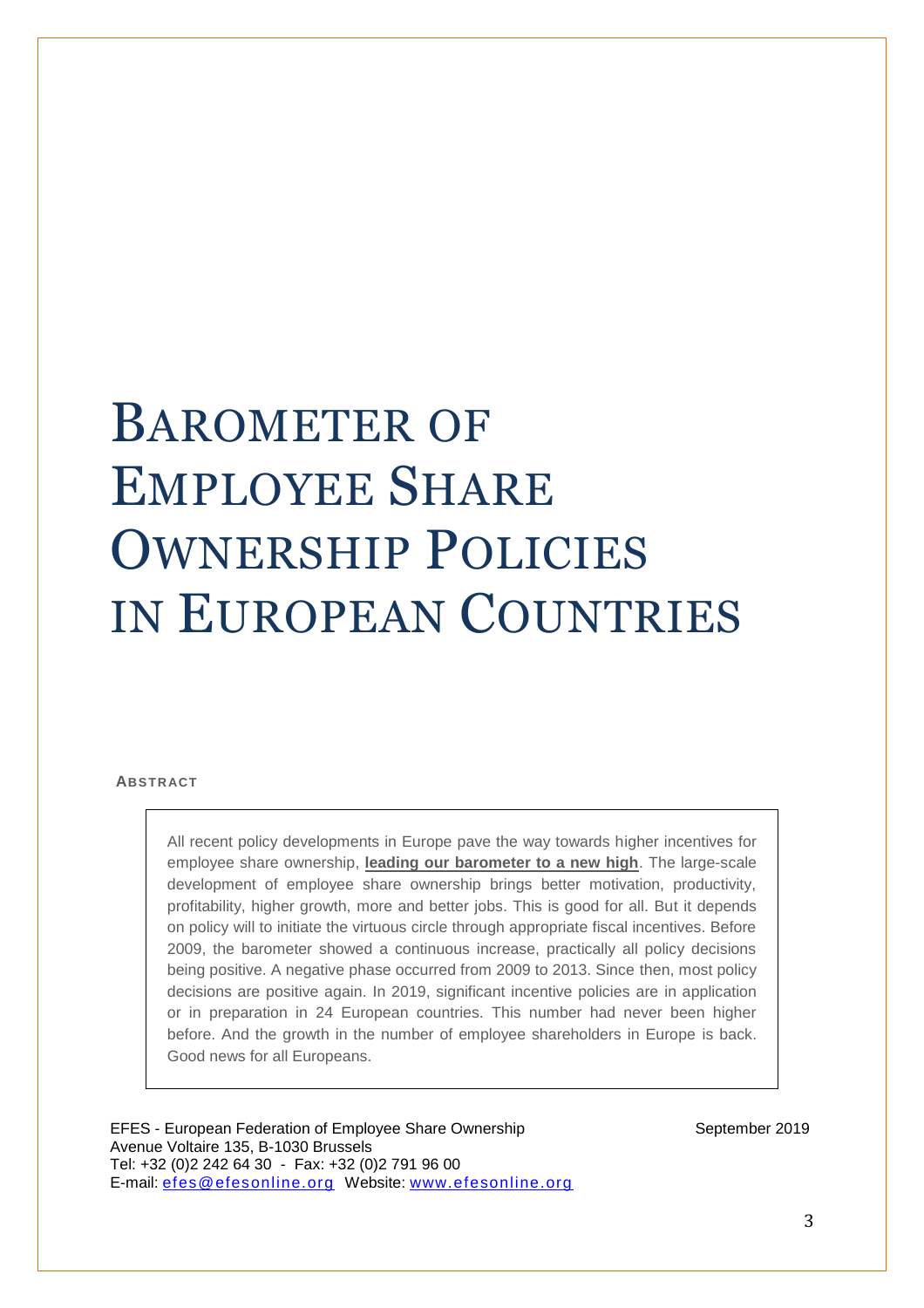## **BAROMETER OF EMPLOYEE SHARE OWNERSHIP POLICIES IN EUROPEAN COUNTRIES**



#### NEW DEVELOPMENTS SINCE THE PREVIOUS EDITION

All recent policy developments in Europe pave the way towards higher incentives for employee share ownership, **leading our barometer to a new high**.

**France** voted the new "PACTE Law" for "Action Plan for Business Growth and Transformation", aiming at doubling employee share ownerhip in France, with a 10% stake to be held by employees by 2030. In this view, the corporate social contribution due on incentive plans ("*forfait social*") is reduced from 20 to 10% for public companies and it is even abolished for SMEs. **Denmark** decided for more freedom of contracts for stock options from 1.1.2019. In **Croatia**, share awards and benefits from exercised stock options will be taxed as capital gain rather than salary, while **Serbia** introduced an exemption regime of income tax on employee share plans provided that shares wouldn't be sold within two years from their acquisition.

In addition, new exemptions may be expected from 1.1.2020 in **The Netherlands** for employee sock options in startups and in **Lithuania**, where employees exercising stock options will be exempt from both income tax and social security contributions, provided that the option is exercised no earlier than 3 years after grant.

As all barometers, this one announces the future. The positive trend of our barometer since 2013 announced the resumption of growth in the number of employee shareholders in Europe, which is a reality since 2016. Good news for all Europeans !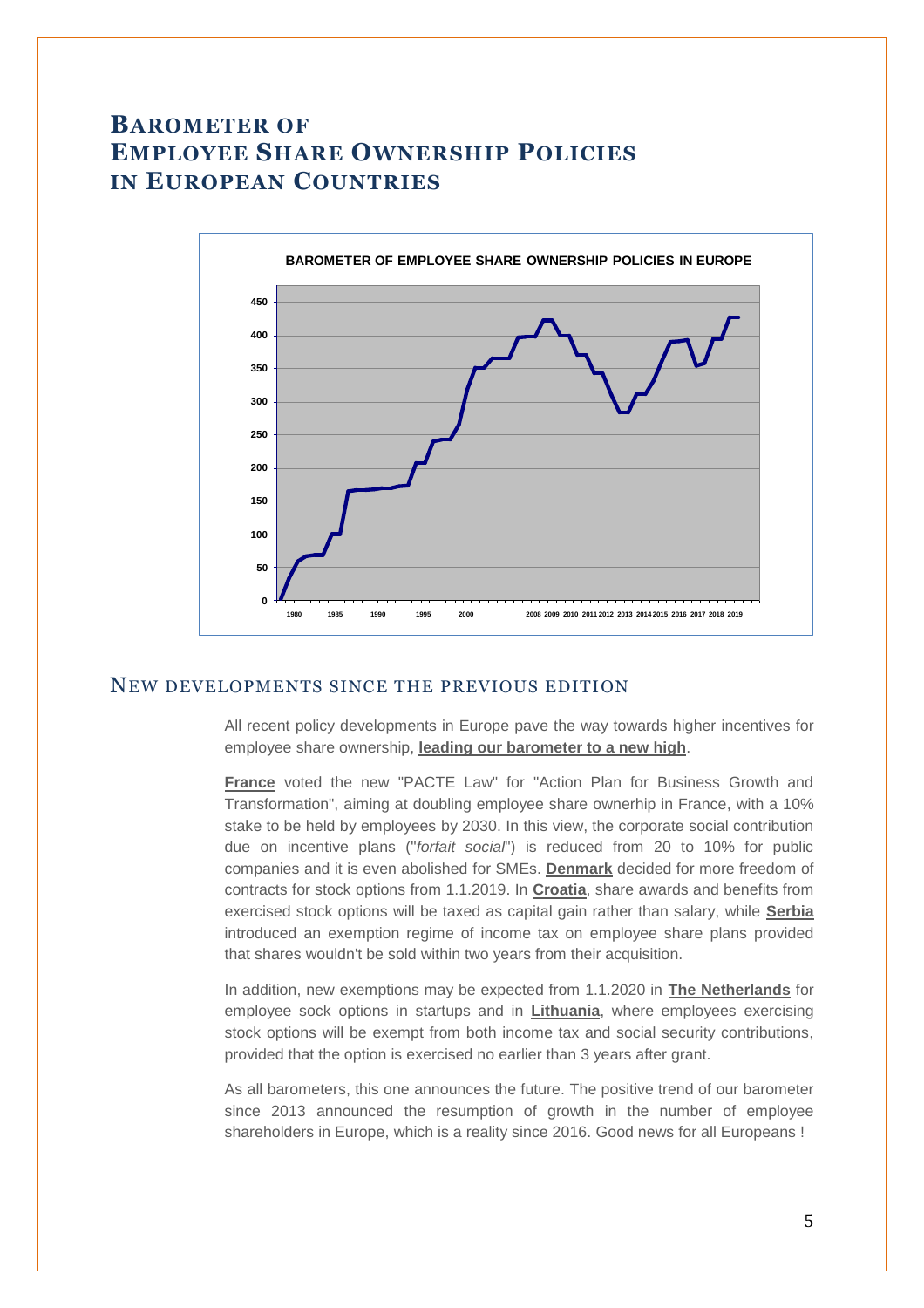### **BACKGROUND**

After increasing strongly and continuously since 1980, the number of employee shareholders in Europe was slightly declining from 2010 to 2014, before rebounding<sup>1</sup>.

The decline from 2010 to 2014 was partly due to the impact of the European financial crisis that erupted in 2008. However, the impact of the policy decisions taken in European countries was probably the most important factor.

It is known that the large-scale development of employee share ownership depends mainly on incentive policies<sup>2</sup>. The large-scale development of employee share ownership brings better motivation, productivity, profitability, higher growth, more and better jobs. This is good for all. But it depends on policy will to initiate the virtuous circle through appropriate fiscal incentives. A recent study showed that the balance of fiscal costs and benefits of the ESOP policy for the US federal budget in 2015 was \$2 billion (costs) compared to \$17 billion (benefits), a net gain of \$15 billion<sup>3</sup>.

After 2008, some European countries took negative decisions, removing or decreasing fiscal incentives, which led to a decline of the number of employee shareholders. Some other European countries took the opposite way, with higher incentives, which led to a higher number of employee shareholders. In 2009-2012, France and Ireland reduced their fiscal incentives, as well as Denmark, Greece and The Netherlands, where all incentives were removed. In contrast, significant policy progress occurred in the UK in 2014-2016, as well as in Spain, in Hungary, in Austria (which doubled its fiscal support on 1.1.2016), and in Romania and Iceland.

In addition Denmark restored in July 2016 the incentives that were removed in 2011. This is typical of the recent changes in European policies: One of the first deeds of the new Danish Government in 2011 (Ms Thorning-Schmidt, socialist) was to remove all incentives. One of the first deeds of the new Danish Government in 2016 (Lars Rasmussen, conservative-liberal) was to restore them.

In 2017, Norway doubled its fiscal support and Sweden decided to promote stock options in startups, while Polish Prime Minister Morawiecki announced a long-term plan for the development of Poland, including employee share ownership. In 2018, new tax exemption regimes were introduced in Austria, France, Ireland, The Netherlands, Sweden and Denmark.

Finally in 2019, significant incentive policies are in application (or in preparation as in Poland) in 24 European countries (on which 20 EU countries). This number had never been higher before.



<sup>1</sup> [Economic Survey of Employee Share Ownership in European Countries in 2018,](http://www.efesonline.org/Annual%20Economic%20Survey/Presentation.htm) EFES, Brussels

 $\overline{a}$ 

<sup>2</sup> [Fiscal incentives are indispensable prerequisites for the development of employee share ownership,](http://www.efesonline.org/INDISPENSABLE/Fiscal%20incentives%20are%20a%20prerequisite.pdf) EFES, Brussels, 2014

<sup>3</sup> [The Impact of Employee Ownership and ESOPs on Layoffs and the Costs of Unemployment to the Federal Government,](http://www.nceo.org/observations-employee-ownership/c/impact-employee-ownership-esops-layoffs-costs-unemployment-federal-government)

Corey Rosen, NCEO, Oakland, 2015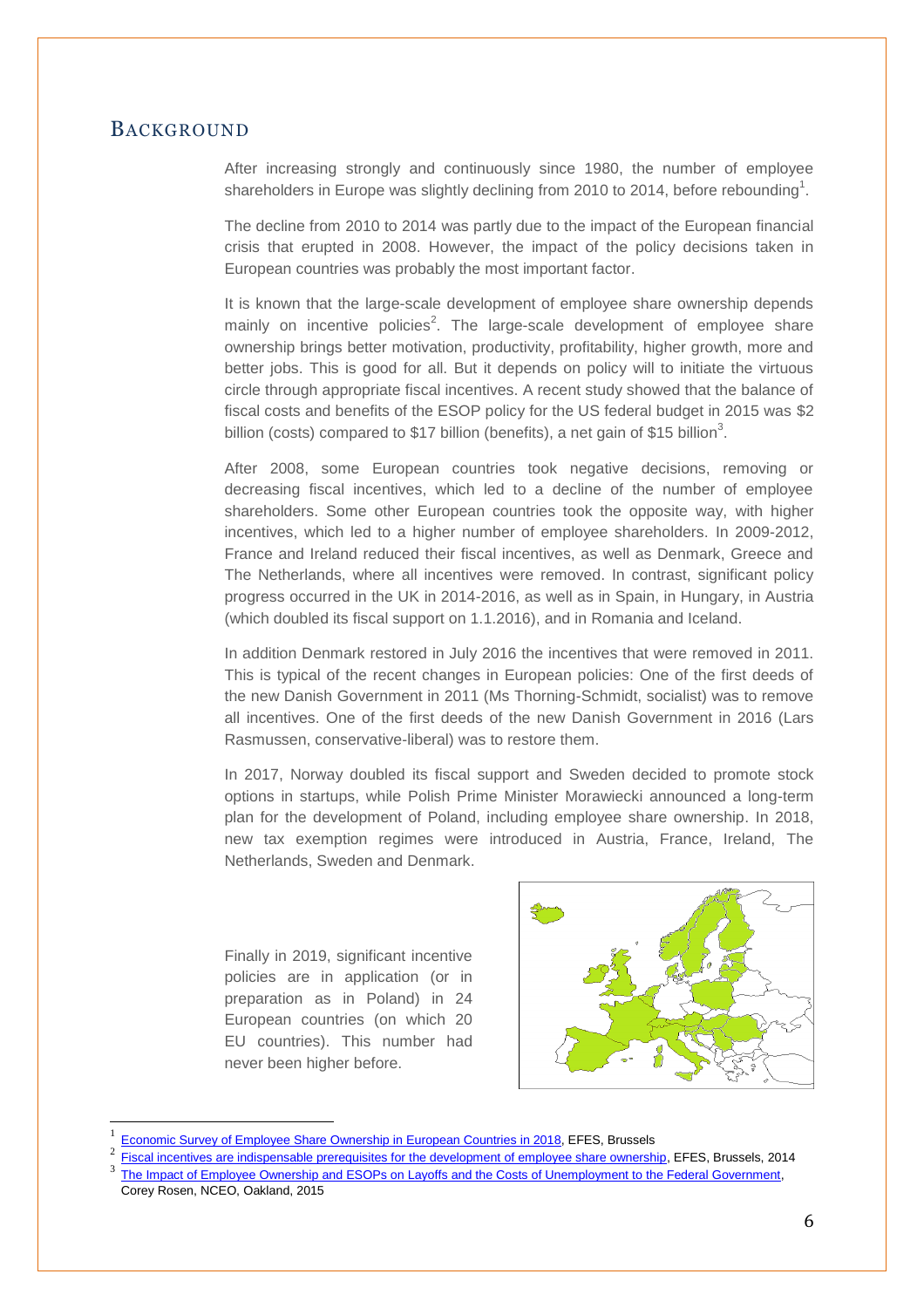All policy decisions in various European countries, in a positive or a negative way, can be summarized through a single tool. This was the reason of the setting up of the EFES **"Barometer of employee share ownership policies in European countries".** 

Since 2009, all policy decisions taken in European countries can be found in our table of **"Recent policy decisions regarding employee share ownership in European**  countries", available on the EFES website<sup>4</sup>. All decisions are recorded thanks to cooperation with leading specialized international law firms $5$ .

Before 2009, all policy decisions taken in European countries, from the first one in 1962, were recorded based on the history of legislation in each country, as described in the Pepper IV Report<sup>6</sup> and by specialized international law firms.

Each policy decision is weighted by the relative weight of each country in the assets held by all employee shareholders in the 31 European countries (28 countries of the European Union, plus Iceland, Norway and Switzerland), leading to the "barometer".

It is a true barometer, because it is based on policy decisions, which will later have real impacts. It announces future developments. For instance, the barometer declined from 2009, while the number of employee shareholders declined from 2010.

Before 2009, the barometer showed a continuous increase, practically all policy decisions being positive. Two periods have to be highlighted, with a stronger increase: 1983-1987 (Margaret Thatcher in the UK, Edouard Balladur and privatizations in France) and 1998-2001 (eight European countries applying higher or new incentives on options and restricted share plans: Austria, Belgium, France, Greece, Ireland, Italy, Norway, UK).

The barometer shows that policy decisions were mainly negative from 2009 to 2013. Since then, most policy decisions are positive again, as already announced in  $2012^7$ .

The EFES Barometer of employee share ownership policies is published through [this](http://www.efesonline.org/BAROMETER/EN.htm)  [webpage.](http://www.efesonline.org/BAROMETER/EN.htm)

 $\overline{a}$ 

<sup>4</sup> [Recent policy decisions regarding employee share ownership in European countries,](http://www.efesonline.org/INDISPENSABLE/RECENT%20POLICY%20DECISIONS%20REGARDING%20EMPLOYEE%20SHARE%20OWNERSHIP%20IN%20EUROPEAN%20COUNTRIES.pdf) EFES, Brussels.

<sup>5</sup> [Virtual Center for employee ownership and participation,](http://www.efesonline.org/Virtual%20Center.htm) EFES, Brussels.

<sup>6</sup> [The Pepper IV Report,](http://www.intercentar.de/fileadmin/files/PEPPER_IV/PEPPER_IV_Web.pdf) Inter-University Centre Berlin/Split, Berlin, 2009.

<sup>7</sup> [A new wave for employee ownership in Europe,](http://www.efesonline.org/EFES%20NEWS/2012/EFES%20NEWSLETTER%20-%2012-2012%20EN.htm) EFES Newsletter, Décembre 2012